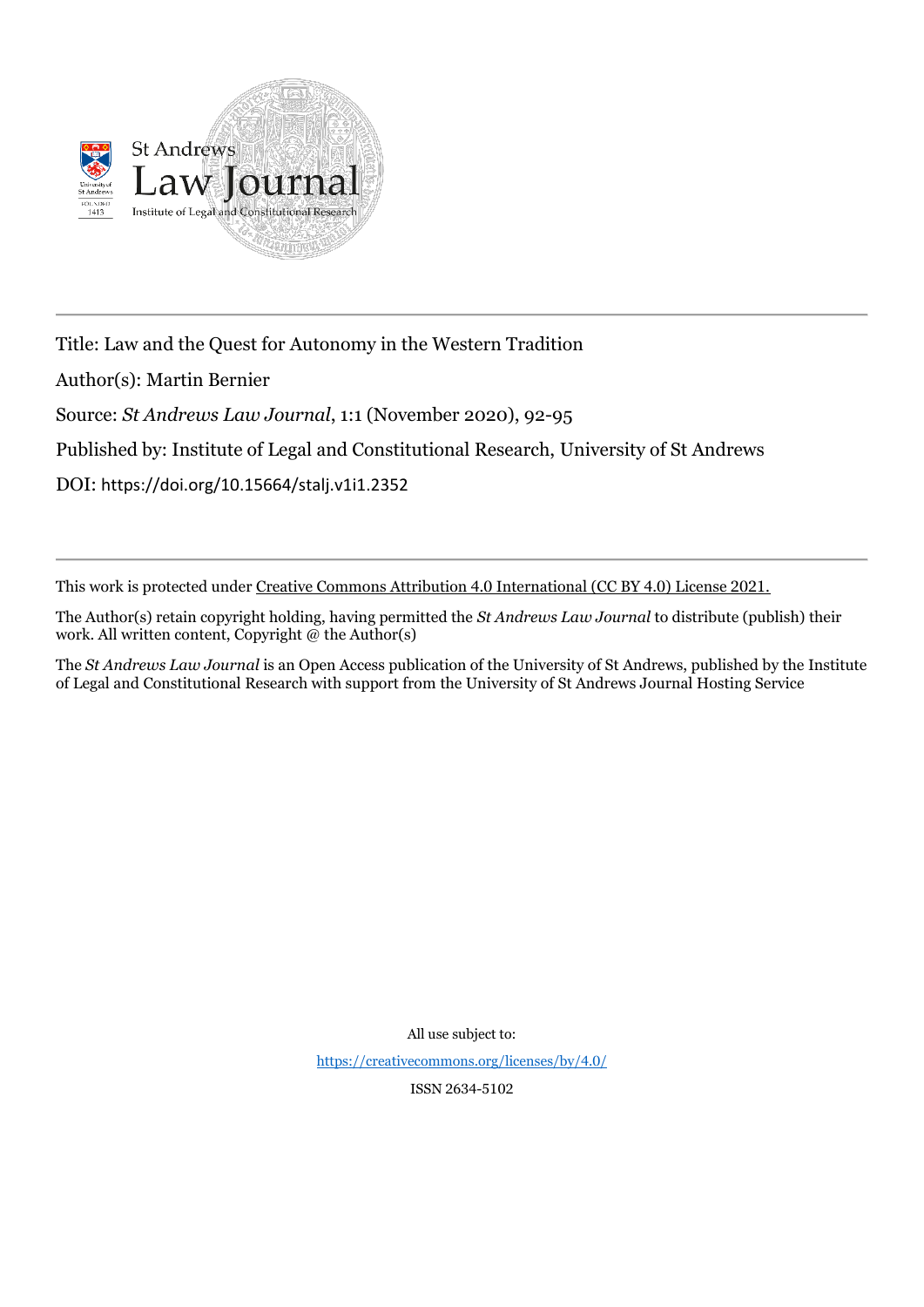## Law and the Quest for Autonomy in the Western Tradition

By Martin Bernier

## |Preamble|

| *This paper shall focus on the evolving features of autonomy and normativity in Western societies. The autonomy of Law as a product of deliberate will, regardless of other metaphysical or scientific considerations, is perpetually questioned in modern discussions of legality.* |

Attempting to provide a legal definition of democracy, the Austrian jurist Hans Kelsen depicted it as a regime which aim is to avoid the "torment of heteronomy". Making sure that the law is made by  $-$  or in the name of  $-$  the people that abide by it, the democratic regime indeed avoids the imposition of an external law to a body politic. However, fostering autonomy has not always been the primary role attributed to law, nor its only purpose in history. It is therefore necessary to interrogate the relationship between law and autonomy in the Western tradition. The line of questioning here is twofold; it must address the issue of the autonomy of law itself and then its ability, as a normative tool, to render a society autonomous. The aim of this article is to trace the links between the roots of the "rule of law" ideal — instituting the autonomy of law — and the will to envision law as a product of wilful human deliberation, thus proclaiming autonomy.

One must begin by considering the Greek roots of the rule of law and the role of the Gregorian Reform in affirming the supremacy and the autonomy of law. Increasing emphasis is then placed on the impact of the French Revolution in redefining law as the product of human reason, distinct from any other normative source. Finally, this investigation aims at questioning the persistence of this ideal today against the potential emergence of new overarching principles, such as economics, threatening the autonomy of human reason and its role in the lawmaking process. The first step in enquiring about the conceptual links between law and autonomy is to explain how the autonomy of law theoretically precedes the use of legal science in an effort to foster autonomy. In short, the autonomy of law can be defined as the ability of a legislative system to define its own rules and to avoid being ruled by other laws. For instance, in a despotic regime, the law is not autonomous as it is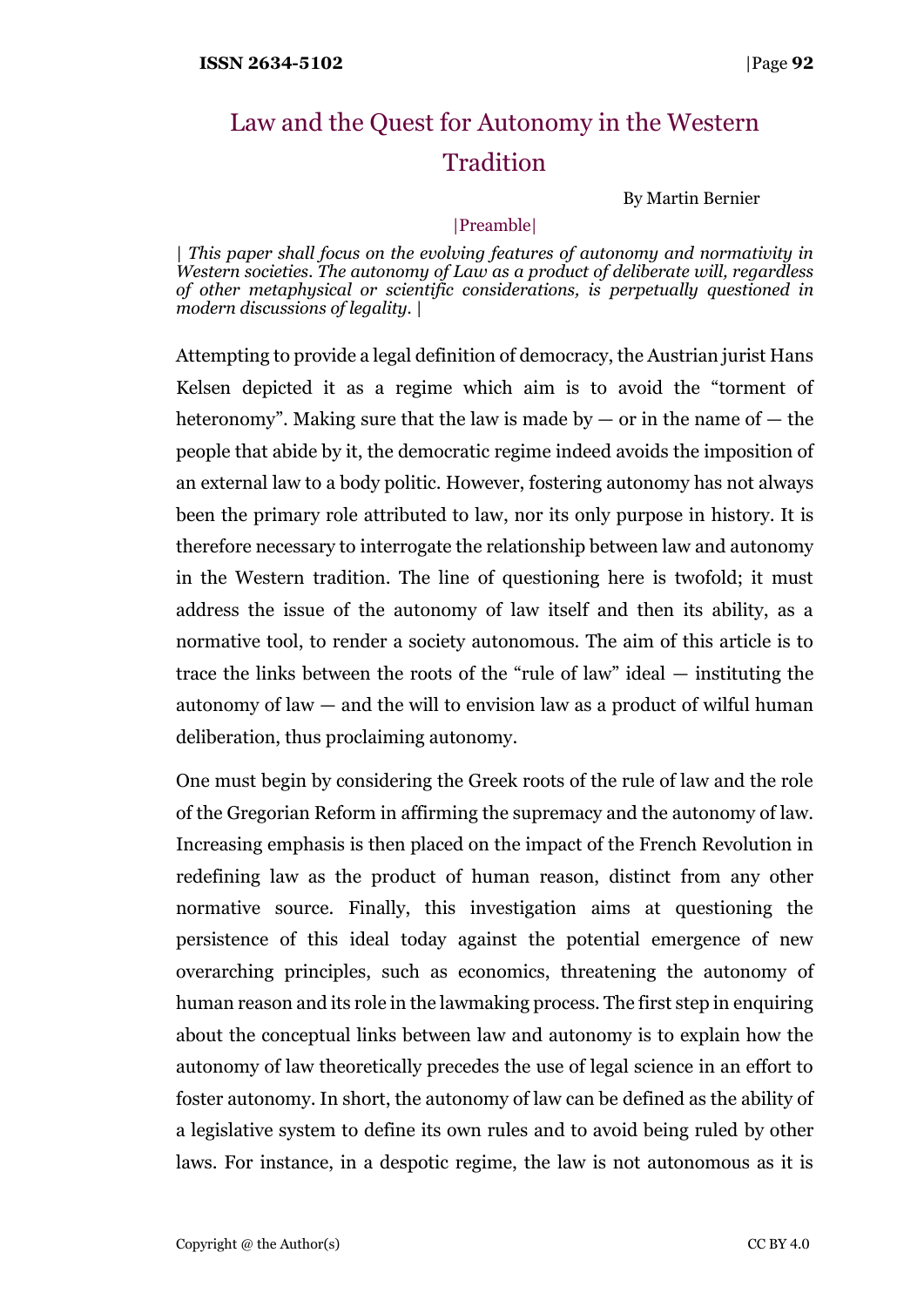subject to the will of the despot. The autonomy of law is therefore consubstantial to the idea of the rule of law. The rule of law means that all members of a society — including and especially the government — are subject to legal rules. This affirms the supremacy of law. Perhaps the most significant feature induced by this idea is that the lawmakers themselves are bound by the law. This guarantee is a prerequisite to ensure that law cannot be turned against the society by a governing minority and threaten its autonomy.

This idea of the autonomy of law has a long history in the Western tradition of legal thought. As Alain Supiot explains, we can trace back this ideal to Ancient Greece. In Plato's Laws for instance one can find the idea that the rulers must be the slaves and the servants of the laws.<sup>1</sup> Later on, the supremacy of the law in the West was strengthened as a consequence of the Gregorian Reform. Indeed, the works of Harold Berman have shown how, in the twelfth century, the pope's will to turn the Church of Rome into a state and to spread the canon law in Christian states led to an affirmation of the supremacy of the law. It was the coexistence in the same political communities of different autonomous legal systems — secular and canon law — that made the supremacy of law in these communities possible. This led to the idea that, as Berman states, "the supreme political authority —the king, the pope himself— may make law  $(...)$ but he may not make it arbitrarily, and until he has remade it —lawfully— he is bound by it."<sup>2</sup> This vision of the law is still remaining today in Western legal traditions where the autonomy of law and the necessity for the rulers to abide by it is no longer questioned.

If Ancient Greece teaches us, through the words of Plato, the importance of the rule of law, the democratic regime instituted in Athens was also the first to introduce the idea that a city is governed by the laws it has itself made, thus fostering autonomy. The linguistic shift from *thesmos* to *nomos* during the sixth and fifth centuries before Christ outlines this change from a law imposed to the citizens to a law made by them.<sup>3</sup> This idea, as much as the idea of the rule of law, has crossed the centuries and was especially praised by the French

<sup>1</sup> Supiot, *La gouvernance par les nombres*, p. 81

<sup>2</sup> Berman, *Law and Revolution II*, p. 5

<sup>3</sup> Supiot*, La gouvernance par les nombres*, p. 84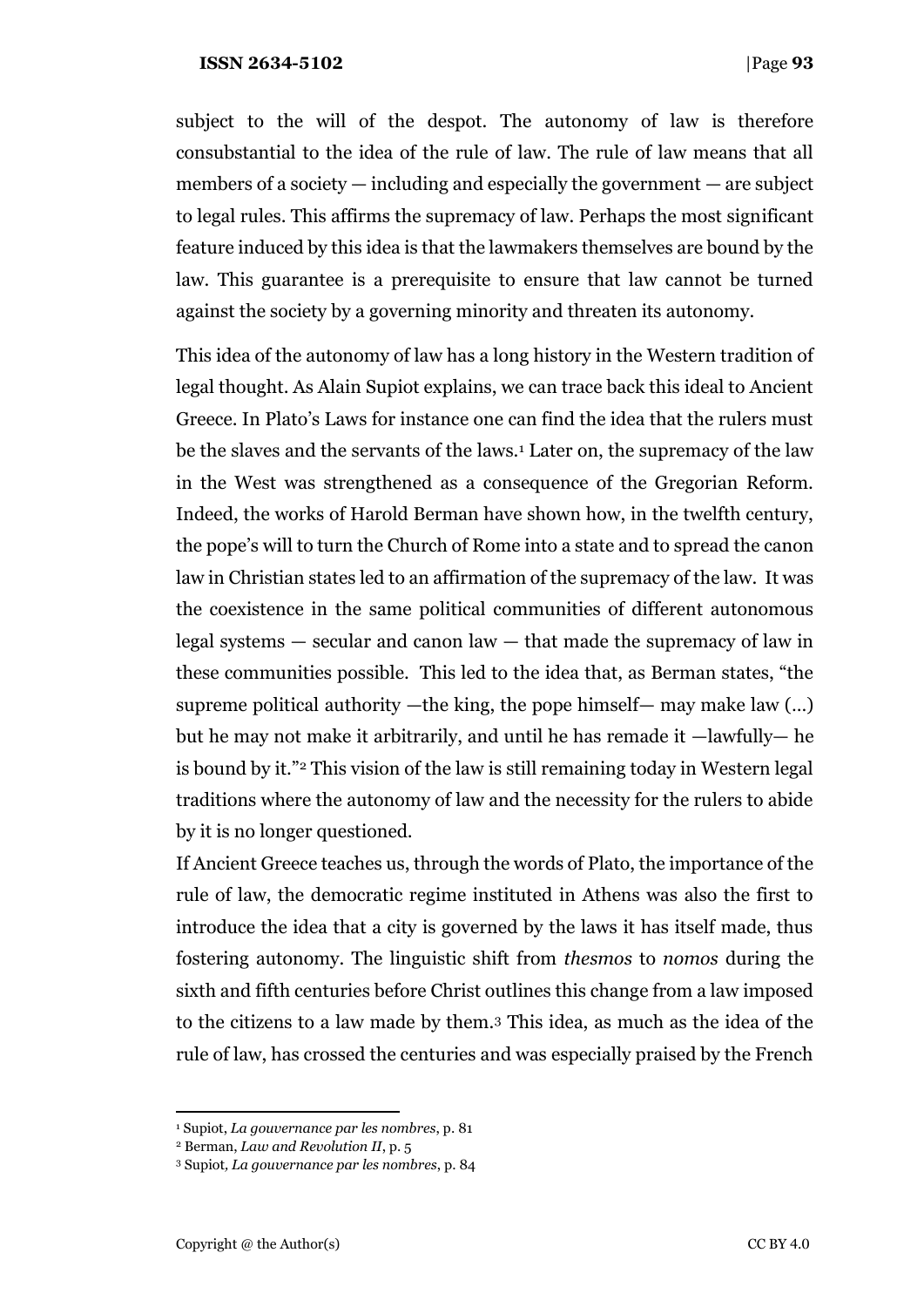revolutionaries of the eighteenth century. Indeed, we can read in the Declaration of the Rights of Man and Citizen that "the law is the expression of the general will" (Article 6). It therefore follows from this principle the idea that law is the product of wilful human deliberation and that it must be adopted after a reasonable debate.<sup>4</sup> Law is clearly understood here as a normative tool that must enable the society to determine its own governing principles and rules, without referring to any transcendental principle. The French revolutionaries thus promoted both the autonomy of law, affirming that "any society in which the guarantee of rights is not assured, nor the separation of powers determined, has no Constitution" (Article 16 of the Declaration), and the use of law to render the society autonomous by determining rationally its ruling principles. The emphasis placed on reason in the quest for autonomy is especially important. In fact, a society can only be said to escape the "torment of heteronomy" when it refuses any external source of normativity. The French revolutionaries thus rejected the divine principles, turning rather to Deist rationalism, in order to truly found their laws in human reason. More specifically, the rationality praised by the revolutionaries and adopted by their successors was mostly rooted in individualism and utilitarianism. This was clearly visible in the Criminal Code enacted by Napoleon in 1810 for instance, where more emphasis was placed on deterring criminal acts by fear of penalties than on punishment.<sup>5</sup> This illustrates the will to regulate rationally the behaviours of the citizens rather than condemning acts for their intrinsic evilness or their noncompliance with moral standards dictated by religion.

After this historical overview of both the idea of the autonomy of law and its aim to foster autonomy in the societies it rules, it is necessary to study how these ideals survive today and to analyse which evolutions they went through. This paper shall focus on one aspect that has implied major changes in the way we conceive of the autonomy of law, namely the preeminent role taken by economics in the normative order. This evolution was first analysed by Karl Polanyi in The Great Transformation, where he explained the huge impact of

<sup>4</sup> Herzog, *A Short History of European Law*, p. 187

<sup>5</sup> Berman*, Law and Revolution* II, p. 12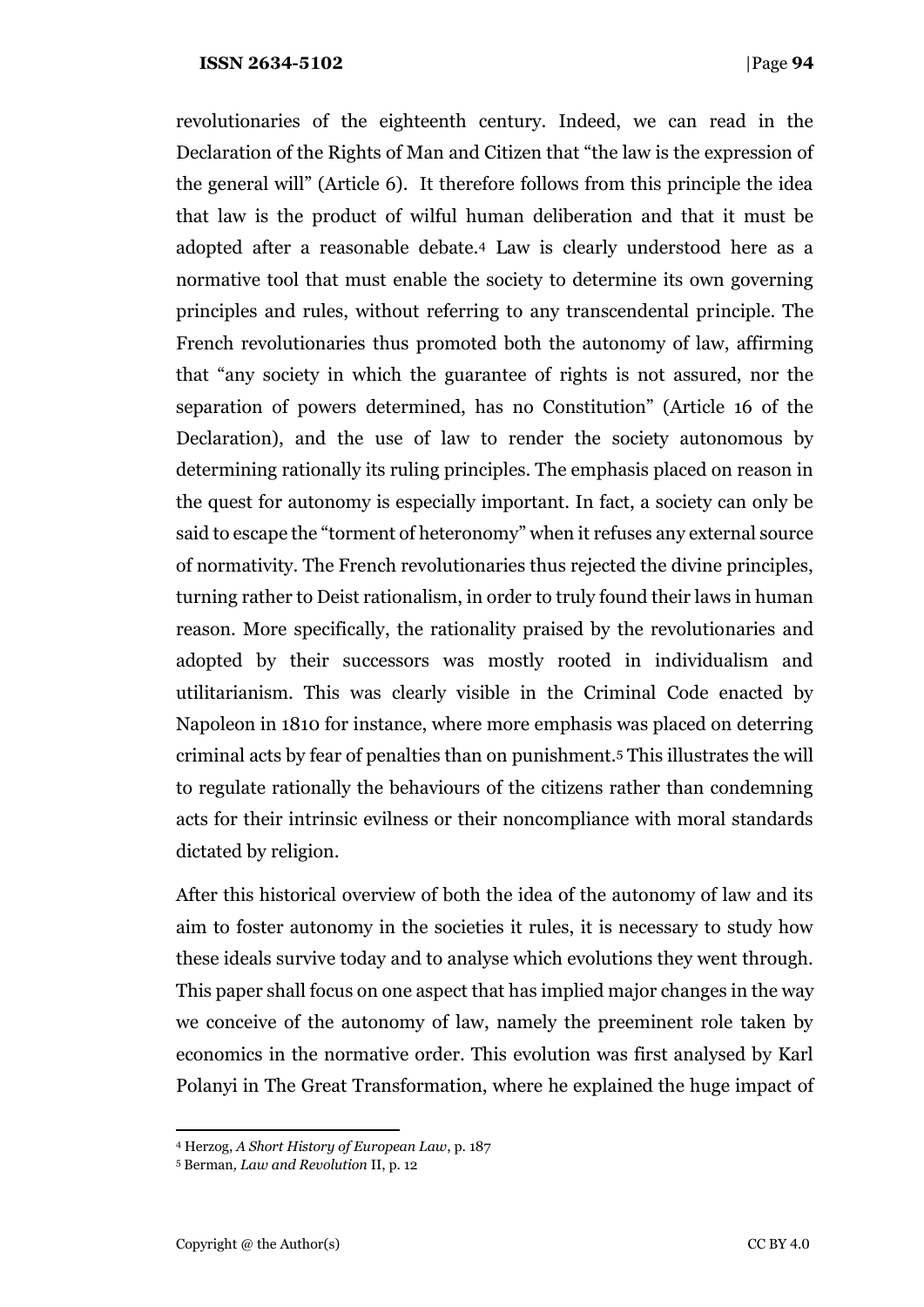the disembedding of the economy on the British society between the eighteenth and nineteenth centuries. According to him, the economy used to be a sphere of social life among others, playing rather a minor role in it, but, following the development of capitalism, it began occupying a preeminent role in the organisation of the societies and even became overarching. The direct consequence of the growing importance of economics in law is that, instead of being seen as the product of wilful human deliberation, it is now argued by some that law should be determined in order to maximise individual utilities.<sup>6</sup> This is the approach praised by the 'Law and Economics' doctrine of the School of Chicago.

According to the supporters of this economic analysis of law, all citizens must be understood as rational actors attempting to maximise their utility<sup>7</sup> and the legal sanctions are seen as market prices.<sup>8</sup> The interesting feature of this evolution is that it does not completely reject the earlier principles according to which law should be based on human reason but it understands human reason only as economic rationality. This emphasis on economic rationality necessarily threatens the autonomy of the society as its members, as workers and consumers, are seen as mere commodities and automatons trying to optimise their behaviours. Moreover, the question here is the direction that the society chooses to follow through the laws it enacts. The Greeks for instance aimed at reaching a just city whereas the goal of most economic analysts of the law is to maximise productivity and growth. The problem with someone not respecting a contract is therefore not of a moral nature but rather that "without enforceable contracts, people have difficulty cooperating with each other, so productivity is relatively low". <sup>9</sup> The autonomy of law and its potential to foster autonomous societies is thus a major feature of the Western legal tradition but it is not exempt from questionings and threats. The virtue of wilful human deliberation is indeed competing today with powerful calculators and the divine law rejected by the French revolution could be replaced by the invisible hand of market theorised by Adam Smith.

<sup>6</sup> Supiot, *Homo juridicus*, p. 26

<sup>7</sup> Shavell, *Foundations of economic analysis of law*, p. 1

<sup>8</sup> Cooter, 'Expressive Law and Economics', p. 585

<sup>9</sup> Ibid., p.604